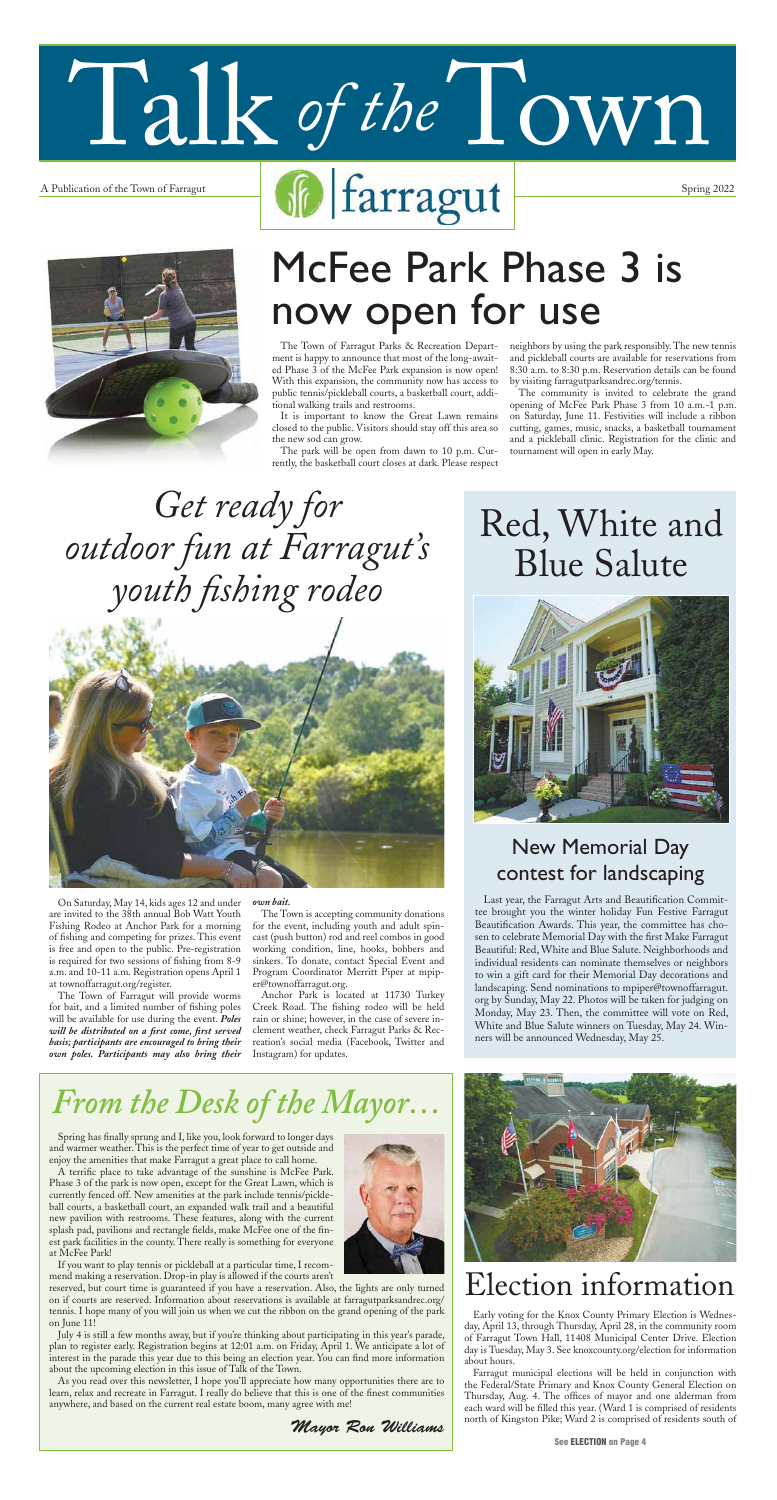### WHO TO CALL Town of Farragut Contacts *(All Town of Farragut phones have an 865 area code)*

| Drew Burnette, Alderman (Ward II)  203-5048 (dburnette@townoffarragut.org)         |  |
|------------------------------------------------------------------------------------|--|
| Scott Meyer, Alderman (Ward I)288-0694 (smeyer@townoffarragut.org)                 |  |
| Ron Pinchok, Alderman (Ward II) 318-4033 (rpinchok@townoffarragut.org)             |  |
| Louise Povlin, Vice Mayor, Alderman (Ward I).805-7996 (lpovlin@townoffarragut.org) |  |
| David Smoak, Town Administrator 966-7057 (dsmoak@townoffarragut.org)               |  |

#### **Administration, Engineering, ..................................Phone 966-7057; Fax 675-2096 Community Development and Public Works**

Alcohol License/Permits ............................Allison Myers (amyers@townoffarragut.org) Finances

| Citizen RequestsJennifer Hatmaker (jhatmaker@townoffarragut.org)             |
|------------------------------------------------------------------------------|
|                                                                              |
|                                                                              |
|                                                                              |
| Farragut CourtJennifer Hatmaker (jhatmaker@townoffarragut.org)               |
|                                                                              |
|                                                                              |
|                                                                              |
| Planning Requirements  Mark Shipley (mshipley@townoffarragut.org)            |
|                                                                              |
| Traffic Enforcement ProgramJennifer Duggan Davis (jdavis@townoffarragut.org) |
|                                                                              |

|                        | Building Codes (Residential) Chris Brown (cbrown@townoffarragut.org)     |
|------------------------|--------------------------------------------------------------------------|
|                        |                                                                          |
|                        | Building Codes (Commercial)Elliott Sievers (esievers@townoffarragut.org) |
|                        |                                                                          |
|                        |                                                                          |
|                        |                                                                          |
| (Property Maintenance) |                                                                          |

#### **Farragut Town Hall**

Open 8 a.m-5 p.m. Monday-Friday 11408 Municipal Center Drive, Farragut, TN 37934 General email: towninfo@townoffarragut.org Website: townoffarragut.org Town of Farragut TV: Charter channel 193 and TDS channel 3

#### **Social Media**

| Facebook: Town of Farragut, Visit Farragut, Farragut Parks & Rec,      |
|------------------------------------------------------------------------|
| <b>Farragut Stormwater Matters</b>                                     |
| Instagram: town_of_farragut, visitfarragut, farragutparksandrec        |
| Twitter: townoffarragut, ToFFieldUpdate (athletics/field information), |
| ToFVolleyball (volleyball league), FarragutParks                       |
| YouTube: Town of Farragut, Visit Farragut                              |
|                                                                        |

#### **Parks & Recreation .................................................................................218-3376** Athletics and Parks

........................Lauren Cox (AthleticFieldReservations@townoffarragut.org), 218-3376 Athletic Field Rental

..................... Bryson Keith (AthleticFieldReservations@townoffarragut.org), 218-3376 Community Center Gym & Classroom Rental

.....................Hunter Gray (CommunityCenterRentals@townoffarragut.org), 218-3376 Rentals: Pavilions and Community Center Events

...................Arleen Higginbotham (PicnicReservations@townoffarragut.org), 218-3375 Special Events, Programs and Volunteers

| Public Relations Wendy Smith (media@townoffarragut.org), 218-3376 |
|-------------------------------------------------------------------|
|                                                                   |
|                                                                   |

General Parks & Rec information on programming and events:

 ParksandRecInfo@townoffarragut.org Athletic field reservations: AthleticFieldReservations@townoffarragut.org Pavilion rentals: PicnicReservations@townoffarragut.org Farragut Museum information: museum@townoffarragut.org Media and tourism inquiries: media@townoffarragut.org Community center rentals: CommunityCenterRentals@townoffarragut.org

#### **Farragut Community Center**

Open 8 a.m-9 p.m. Monday-Thursday, 8 a.m.-5 p.m. Friday, 8 a.m.-4 p.m. on select Saturdays 239 Jamestowne Blvd., Farragut, TN 37934 Website: farragutparksandrec.org

**Anchor Park:** 11730 Turkey Creek Road **Founders Park:** 405 N. Campbell Station Road **Mayor Bob Leonard Park** Main Entrance: 301 Watt Road, Farragut; West Entrance: 700 Harrison Lane, Loudon **McFee Park:** 917 McFee Road **Mayor Ralph McGill Plaza:** 11409 Kingston Pike **BlueCross Healthy Place at Farragut Town Hall:** 11408 Municipal Center Drive

*It is the policy of the Town of Farragut not to discriminate on the basis of race, color, natural origin, gender, gender identity, sexual orientation, age, religion, disability or veteran status pursuant to Title VI of the Civil Rights Act of 1964, Public Law 93-112 and 101-336 in its hiring, employment practices and programs.*

**The Talk of the Town is a quarterly publication produced by the Town of Farragut Parks & Recreation Department. For more information about this publication, please contact Wendy Smith at 218-3376 or media@townoffarragut.org.**

## Movies at McGill returns

Enjoy a movie under the stars with your family and friends as Movies at McGill returns to Mayor Ralph McGill Plaza at the Campbell Station Inn.

Hosted by local nonprofit Send Senior Citizens Love, the first event on Saturday, April 9, will feature "Harry Potter and the Sorcerer's Stone." "Finding Nemo" will be shown on Saturday, May 21. A film has not yet been selected for the Saturday, June 18, show.

Ashley Lynch, founder of Sending Senior Citizens Love, enjoys these movie nights because "movies bring all generations of families together to enjoy a shared experience."

"I especially love to see grandparents with their grandchildren since my relationship with my grandparents led me to create my nonprofit," she said.

Each event starts at 7 p.m. with lawn games for families to enjoy, and the movies start once it gets dark. Admission is free and concessions are available for purchase, with proceeds benefitting Send Senior Citizens Love. Movies at McGill is sponsored by the Town of Farragut, Visit Farragut, TVA Employees Credit Union, Baby Otter Survival Swim Academy, Farragut Kroger and Blue Bell Creameries.

Learn more about Ashley's nonprofit at sendseniorcitizenslove.org and check out visitfarragut.org for event information.

## Farragut's new ATMS system will increase traffic flow and decrease emissions

The Town has received notice to proceed with construction of a new Advanced Traffic Management System (ATMS) that will help when traffic slows down in Farragut. This town-wide signal system upgrade will allow signal timing to be changed to accommodate temporary traffic situations, like a backup on the interstate.

A Congestion Mitigation Air Quality (CMAQ) Grant will cover the cost of the upgrade, and the project will be managed by the Town's Engineering Department. The goal is to update the Town's existing closed-loop signal system to a centrallycontrolled signal system. The Town's entire system, a total of 26 signals, will be included in the network that will be managed from Town Hall.

Upgrades will include central traffic signal control software, replacement of the Town's current controllers with modern generation advanced traffic controllers, replacing span wire signals with mast arms, and conversion to an Ethernet network. Pedestrian infrastructure at signalized intersections will also be improved.

Farragut's ATMS is expected to shorten travel time and decrease traffic delays, which will in turn decrease air emissions. This effort will play an integral part in the Knoxville Regional Transportation Planning Organization's goal to protect roadway capacity, address congestion mitigation, and maximize air quality improvements. Construction on the system is expected to begin this summer and will take about two years.



## *Scavenger hunt promises fun and discounts*

Visit Farragut is hosting the first-ever Easter egg-themed scavenger hunt throughout town. We're excited to have a town-wide event involving several of our unique and fun businesses!

The goal is for people to explore the town and find new favorite spots in Farragut. Each participating business will have an Easter-themed poster with a uniquely branded egg. The eggs will hold a surprise, like a traditional Easter egg hunt, in the form of a QR code. When the QR code is scanned, customers receive a special offer. It might be a BOGO mini golf or a discount to your favorite store – you'll have to

#### **See SCAVENGER HUNT on Page 4**

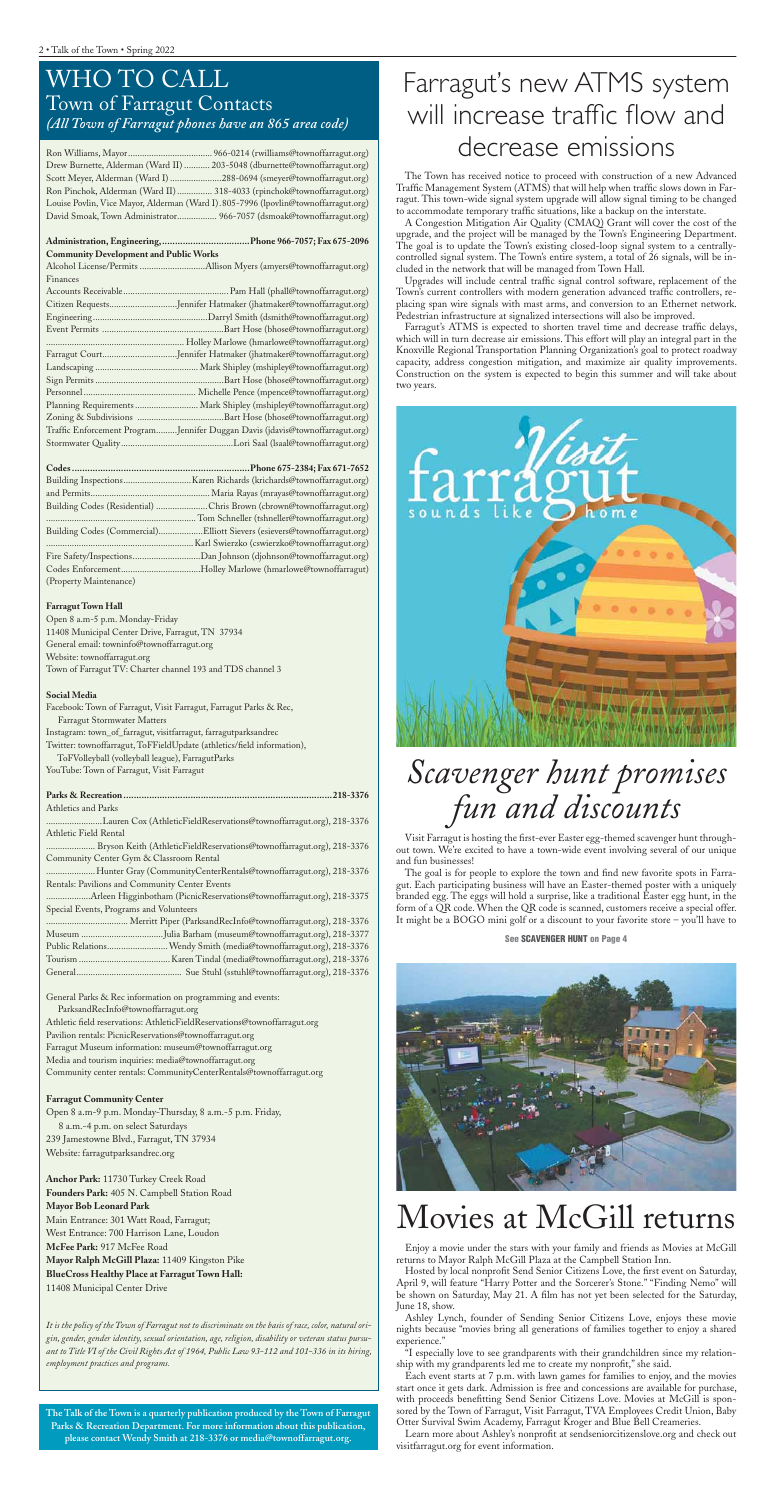# SPRING EVENTS

#### **Pickleball Open Gym**

12-2 p.m. on Mondays, Wednesdays and Fridays. Cost: \$2 per person per hour. No need to pre-register – just bring a paddle and a ball and get ready to play. During this time, the gym is on the challenge court system. Games are played to 11 points, winning by 2. Limited equipment is available for checkout and nets are provided. Please arrive a few minutes early to check in and get your free community center membership. *No Open Gym activities on Friday, April 15, and Monday, May 30.*

#### **Family Basketball Open Gym**

4-6 p.m. on Thursdays starting April 7. Cost: \$2 per person per hour. All ages. Cost: \$2 per person, per session. Children 13 years old or younger must be accompanied by a parent/ guardian. This schedule allows parents to play basketball with their child(ren). Bring your own ball; limited balls available for checkout. Parental supervision is required.

#### **Basketball Open Gym**

2-9 p.m. on Mondays, 4-5 p.m. on Tuesdays, 2-5 p.m. on Wednesdays through May 25, 6-9 p.m. on Thursdays and 2-5 pm on Fridays. Cost: \$2 per person per hour. No need to preregister – just bring a ball and get ready to play. During open gym hours, the gym is on the challenge court system. Games are played to 15 points, winning by two points; games can't be won on a 3-point shot. Please arrive a few minutes early to check in and get your free community

center membership. *No Open Gym activities on Friday, April 15, and Monday, May 30.*

#### **Toddler Takeover**

10-11 a.m. on Tuesdays and Thursdays. Cost: \$2 per child; adults are free. Participating children must be walking to 5 years old. Join us for this guardiansupervised indoor playtime and let your child explore our bright, colorful, age-appropriate equipment! Pre-registration is not required.

**Tween Takeover**

2:30-4:30 p.m. on Wednesdays starting June 1. Cost: \$4 per tween; no charge for required guardians. Participating tweens must be ages 8-13. Join us for this guardian-supervised playtime including four-square, games, and more!

#### **Total Fitness Classes**

8:30-9:30 a.m. on Tuesdays and Thursdays. Cost: \$4, or two punches on a punch card, per session. Pre-registration required; spaces are limited. Join Rachel Piotrowski, certified group exercise instructor and personal trainer, for a total body fitness class! This class is tailored to individuals of all fitness levels and focuses on functional exercises to improve overall strength and balance. A variety of body weight and hand weight exercises will be utilized to build upper and lower body strength, improve balance and strengthen the core. Low impact aerobic conditioning and stretching are also incorporated. Please bring hand weights or other weighted objects for your workout. If you do not have any, just bring yourself! Don't forget water and a mat. *No class on Tuesday, May 3 or Thursday, May 5.*

#### **Sunrise Stretch**

8:15-9:15 a.m. on Wednesdays. Cost: free. Registration deadline: 5 p.m. on the Tuesday before class. Start your day off right with a sunrise yoga session! This 60-minute class is the perfect way to start the day for beginning to advanced yogis with registered yoga teacher Jenny Trussell. The class includes gentle and slow flow yoga sequencing, breathwork, and a brief meditation set to relaxing music. Bring a mat (blanket and props are optional) and a smile for each participant. The instructor is glad to provide an introductory class for anyone brand new to yoga.

#### **Rise and Shine Yoga**

8:15-9:15 a.m. on Mondays and Fridays. Cost: \$4, or two punches on a punch card, per session. Registration deadline: 5 p.m. on the day before class. Rise and Shine! Start your day off right with a morning yoga class led by registered yoga teacher, Mindy Wise or Jenny Trussell! Bring a yoga mat, water, and a positive attitude! *No yoga activities on Friday, April 15, and Monday, May 30.*

#### **Running Over 50**

6-8 p.m. on Wednesdays beginning April 13. Cost: free. Registration deadline: April 12. Join this 8-week series designed to help individuals over 50 to increase their fitness. The goal of the program is to be able to run a 5K together at the end of the program. Class meets at the Farragut Community Center. Please wear running shoes and attire and bring your own water.

#### **Painting with Ella**

Learn to paint a beautiful piece of art for your home. All materials are provided by the instructor. No previous painting experience is required. All are welcome! Join one session, a few or all.

1-3 p.m. on Saturday, April 2, \$20

1-3 p.m. on Saturday, April 9, \$20

1-3 p.m. on Saturday, April 23, \$25

1-3 p.m. on Saturday, April 30, \$25

1-3 p.m. on Saturday, May 14, \$25

#### **Painting with Durga**

Learn to paint in this step-bystep class with instructor Durga. All materials provided by the instructor. No previous painting experience is required. Participants will get the chance to paint a different seasonal painting each session. Join one session, a few or all. 10 a.m. - 12 p.m. on Thursday, April 7 – Bunny, \$35

10 a.m. - 12 p.m. on Thursday, April 21 – Spring Bike, \$35

10 a.m. - 12 p.m. on Thursday, May 5 – Love Blooms, \$35

10 a.m. - 12 p.m. on Thursday, May 19 – Spring Cactus, \$35

10 a.m. - 12 p.m. on Thursday, June 2 – Funky Flamingo, \$35 10 a.m. - 12 p.m. on Thursday, June 16 – Viva Margarita, \$35

10 a.m. - 12 p.m. on Thursday, June 30 – Be Kind, \$45

#### **Abhi's Free Art Classes for Kids**

Join us for a week of art classes Monday, June 13 through Saturday, June 18. Cost: free. Learn new art techniques from Abhikhya. All materials provided by the instructor. No previous experience required. Spaces are limited.

10 a.m.-12 p.m. - Ages 5-10 12-2 p.m. - Ages 11-15

#### **How Early Presidents Handled Adversity**

10 a.m. on Tuesday, April 5, in the large classroom. Cost: free. Join Timothy Holder, former Walters State history professor and author, to learn about how early presidents handled the adversity they experienced. This talk is open to all.

#### **How to Get Your Book Written**

6 p.m. on Tuesday, April 12, in the Assembly Hall. Cost: free. Join Timothy Holder, former Walters State history professor and author, to learn about how to take a book idea and turn it into a completed book. This program is limited to participants 18 and older.

#### **Making Medicare Easier**

#### **Education EDUCATION**

6-7 p.m. on Monday, May 2. Cost: Free. Registration deadline: Friday, April 29. Instructor: Bruce Landis of Providence Advisors Group. Learn about enrollment periods, overview of parts  $A$ ,  $B$ ,  $C$  and  $D$  and supplements.

#### **American Red Cross Blood Drive**

12-5 p.m. on Wednesday, May

18. To schedule an appointment, log on to redcrossblood.org and search by zip code 37934.

#### **TWRA Boating Safety Education**

9 a.m.-12:30 p.m. on select Saturdays: April 30, May 21, June 18 and 25. Preregistration required at tn.gov/twra. Each session limited to 50 people. Any Tennessee resident born after Jan. 1, 1989, must show the TWRA-issued wallet Boating Safety Education Certificate as

proof of successful completion of the TWRA Boating Safety exam. No other certificate will be accepted as meeting the requirements of the law. Please bring Type 600 boating safety exam permit and a writing utensil to class. The permit is available from any business (license agent) that sells hunting and fishing licenses (Walmart, sporting goods stores, bait stores, marinas, etc.). For more information, visit https://www.tn.gov/twra/boating/boating-education.html.

#### **Open Jam Session**

1-3 p.m. on April 22. Cost: free. Join local musicians for a jam session. Musicians and music lovers of all ages are welcome to bring an instrument and join the group or sit in the audience and enjoy some tunes.

#### **Magnificent Tennesseeans – 200 Years of Stories and Song**

6:30 p.m. on Monday, April 4, at Farragut Town Hall. Cost: free. Museum open from 5:30- 6:30 p.m. Frank Galbraith, retired Farragut Middle School history teachers, shares stories about the Alamo, Sergeant York, Thunder Road, Davy Crockett, Dolly Parton, Pat Summitt and more! Discussion of historical events is accompanied by historically correct music.

#### **Special Events SPECIAL EVENTS**

#### **Movies at McGill**

7 p.m. on Saturdays April 9, May 21 and June 18, at Ralph McGill Plaza. (See article on page 2.)

#### **Bob Watt Youth Fishing Rodeo**

Choose between two sessions: 8-9 a.m. or 10-11 a.m. on Saturday, May 14, at Anchor Park. (See article on page 1.)

#### **McFee Park Phase 3 Ribbon Cutting & Fun Day**

10 a.m.-1 p.m. on Saturday, June 11, at McFee Park. (See article on page 1.)

#### **FITNESS**

#### **MUSIC**

• Unless otherwise noted, register for classes and special events at townoffarragut. org/register, in person at the Farragut Community Center (239 Jamestowne Blvd.) or by phone (865-218-3376). **All classes held at the community center require a free membership. Farragut residency is NOT required for membership. Please stop by the community center during regular hours or arrive early for class to register!**

• Payment is due at the time of registration. Credit card payments (Visa, Mastercard and Discover) – whether online, in person, or by phone – will incur a 2% transaction fee. Cash and check payments are also accepted.

• The Town of Farragut is not responsible for costs associated with the purchase of

supplies when a class is canceled.

• All events are held at the Farragut Community Center unless otherwise noted, and all league sports are held at Mayor Bob Leonard Park unless otherwise noted. • Some events may be canceled or postponed in the event of inclement weather. Please see Farragut Parks & Rec social media (Facebook, Twitter, and Instagram)

for updated information.

• Punch cards for community center gym programs may be purchased at the recreation office. Twenty visits are just \$30, and punch cards may be shared by family

or friends.

**• No refunds are given for programs and classes.** 

annual Independence Day Parade will start at 9:30 a.m. on Monday, July 4, on Kingston Pike between Farragut High School and Boring Road.

Registration forms for the parade will be available beginning Friday, April 1, at townoffarragut.org/register (a free account is required to register) or at the Farragut Community Center, 239 Jamestowne Blvd., during regular business hours (8 a.m.-9 p.m. Monday through Thursday, 8 a.m.-5 p.m. on Friday and 8 a.m.-4 p.m. on Saturday). All 2021 parade registrants will be notified about the online registration via email.

The Town of Farragut's 34th registrations will be taken after Sunday, June 19, and only to this date if spaces are available. All entries will receive a confirmation email once the online registration is processed.

Due to the overwhelming popularity of this parade, entries will be limited to the first 95 registrants. Absolutely no

Parade lineup will be based on the date the registration form was received (per category). If you would like an early position in the parade lineup, turn your form in quickly! Parade lineup numbers will be available on the Town's website and posted at the community center at 8 a.m. on Monday, June 27. No parade lineup numbers will be given over the phone.

If you would like to add your name (or group name) to the email list, contact Arleen Higginbotham at 865-218-3375 or ParksandRecInfo@townoffarragut.org.



# Independence Day Parade registration available April 1

### **Independence Day parade road closures on Kingston Pike**

Due to the Independence Day Parade, Kingston Pike from Lendon Welch Way to Federal Boulevard will be closed from 8:30 a.m. to approximately noon on Monday, July 4. Detours are: north side - Campbell Station Road to Grigsby Chapel Road to Smith Road to Kingston Pike (going west) or Campbell Station Road to Parkside Drive to Lovell Road (going east) and south side - Concord Road to Turkey Creek Road to Virtue Road to Kingston Pike.